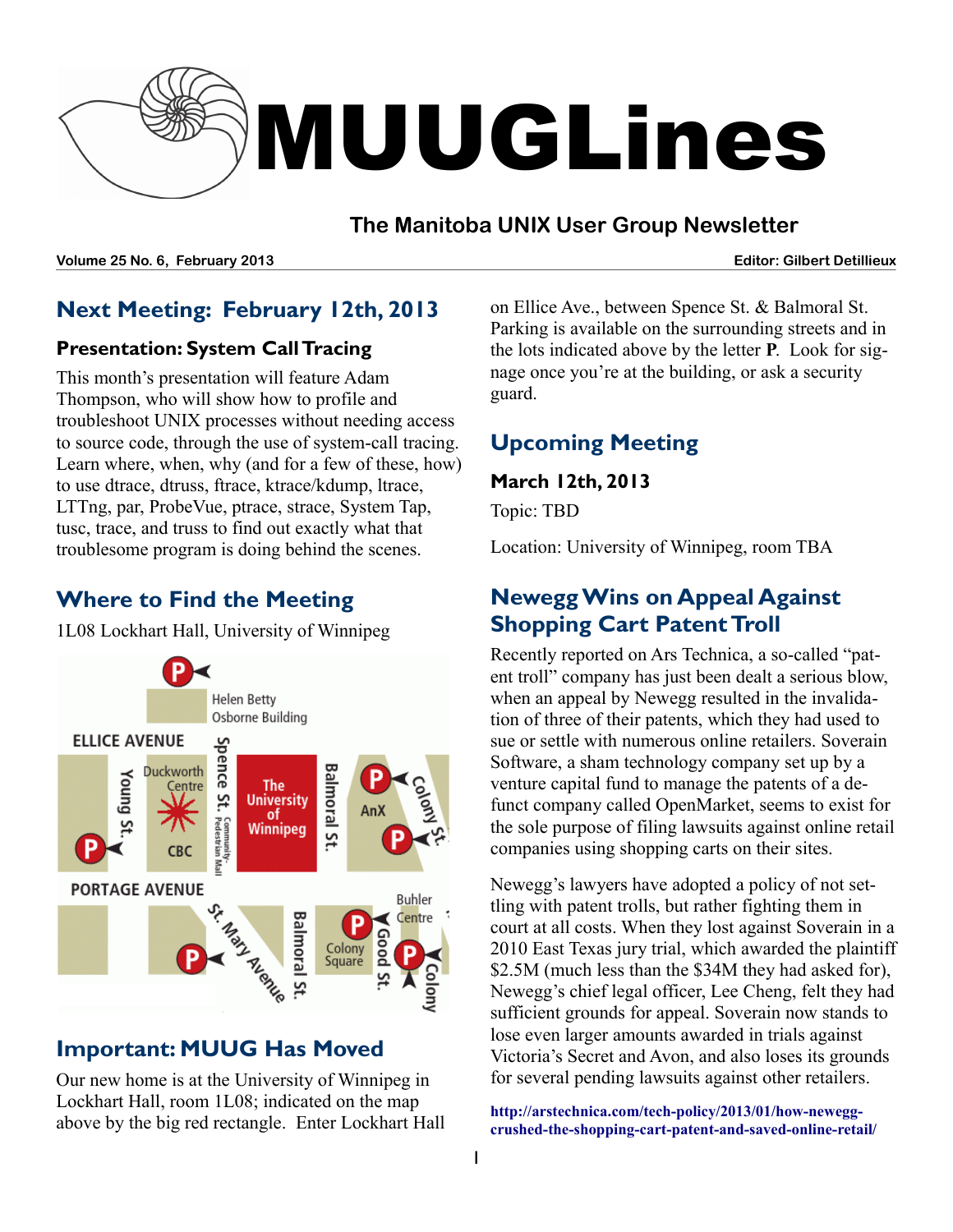# **Cisco Sells Linksys to Belkin**

Our friends at The Register reported on January  $25<sup>th</sup>$ that Cisco has found a buyer for the lower-end Linksys brand, which they had bought in 2003 for US\$500M. The details of the sale are not known at this time, but will involve an ongoing strategic relationship between the two companies.

**[http://www.theregister.co.uk/2013/01/25/belkin\\_buys\\_linksys/](http://www.theregister.co.uk/2013/01/25/belkin_buys_linksys/)**

# **IBM Predicts Steampunk Next Big Fashion Trend**

Also from The Register comes this slightly disturbing prediction of the next mainstream fashion trend: steampunk. Yep, apparently, IBM has been



using its vast array of computing power to churn through data from social media sites, looking for trends, and has zeroed in on steampunk as the next big one. The neo-Victorian retro-fad that's been popular with a small but very dedicated segment of the geeky SF crowd, is about to go mainstream, affecting designs for clothing, jewellery and accessories. Or maybe it's just wishful thinking on the part of the centenarian IBM...

**[http://www.theregister.co.uk/2013/01/15/ibm\\_steampunk\\_sen](http://www.theregister.co.uk/2013/01/15/ibm_steampunk_sentiment_analysis/) [timent\\_analysis/](http://www.theregister.co.uk/2013/01/15/ibm_steampunk_sentiment_analysis/)**

### **Google's SPDY to be Included in HTTP 2.0**

And in further news from The Register (albeit a little less recent news, but still significant nonetheless), Google's SPDY (pronounced "speedy") protocol has received approval from the IETF for inclusion in the HTTP 2.0 standard, which is in the works.

SPDY is part of Google's efforts to speed up communications between web browsers and servers, and offers the following features:

- Compression of request and response headers, including cookies,
- Multiple simultaneous requests over a single connection, to avoid lower-priority (and lower speed) requests from blocking higher-priority ones,

• Ability for servers to actively push resources such as scripts and CSS without waiting for a client request.

SPDY is designed to be compatible with current HTTP and adds functionality by layering on top of it. It's already been added into Chrome, Firefox, Opera, and Amazon's Silk browsers.

#### **[http://www.theregister.co.uk/2012/12/03/google\\_spdy\\_include](http://www.theregister.co.uk/2012/12/03/google_spdy_included_in_http_2_draft/) [d\\_in\\_http\\_2\\_draft/](http://www.theregister.co.uk/2012/12/03/google_spdy_included_in_http_2_draft/)**

The Chromium Projects web site includes lots of documentation on this protocol and its features.

**<http://www.chromium.org/spdy>**

# **Pi to Go: A DIY Portable**

For those of you looking for interesting projects to build around your Rasp-



berry Pi single-board computer, Parts-people.com has an article describing how to build a mobile Pi-to-Go. It features an LCD screen, battery pack, internal powered USB hub, SSD storage, built-in WiFi & Bluetooth, and a mini keyboard & touchpad. You can even download an STL file to print off your own case for it, if you happen to have a 3D printer kicking around. Aside from the case, all other parts are available for purchase from various sites, for less than \$400.

**[http://blog.parts-people.com/2012/12/20/mobile-raspberry](http://blog.parts-people.com/2012/12/20/mobile-raspberry-pi-computer-build-your-own-portable-rpi-to-go/)[pi-computer-build-your-own-portable-rpi-to-go/](http://blog.parts-people.com/2012/12/20/mobile-raspberry-pi-computer-build-your-own-portable-rpi-to-go/)**

# **Lifehacker Raspberry Pi Week**

If building a Pi-to-Go is a bit too ambitious for you, but you'd like to start doing something with your RPi, you might be interested in a week-long series of DIY articles from Lifehacker, which featured these topics:

- Install Raspbian and get started with Raspberry Pi DIY,
- Build an XBMC-powered media centre,
- Set up a personal VPN for secure access anywhere you go,
- Create an AirPlay receiver and stereo companion.

What are you waiting for? Get building!

**[http://lifehacker.com/5976912/a-beginners-guide-to-diying](http://lifehacker.com/5976912/a-beginners-guide-to-diying-with-the-raspberry-pi)[with-the-raspberry-pi](http://lifehacker.com/5976912/a-beginners-guide-to-diying-with-the-raspberry-pi)**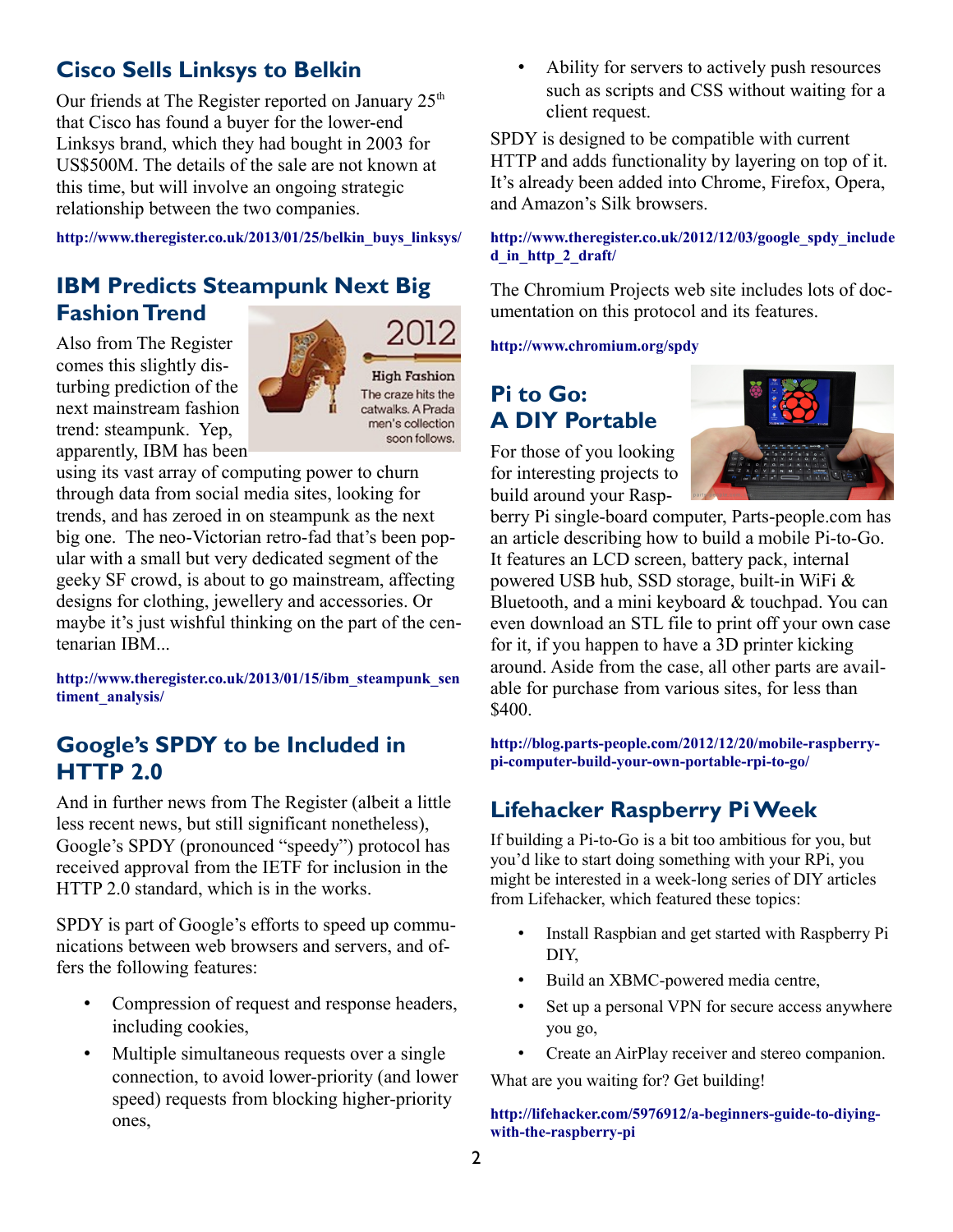# **XBMC 12 "Frodo" on RPi, Android**



Also from Lifehacker comes the news that "Frodo," the code name for

XBMC 12, is available, with support for Raspberry Pi, initial support for Android, 64-bit support in Mac OSX to match the 64-bit Linux support, among other improvements. Here's the site for this and other Pi-related news at Lifehacker:

**<http://lifehacker.com/raspberry-pi>**

### **More Pi Hacks**

And if you still haven't had your fill of Raspberry Pi projects, IT World has a dozen or so weird and wonderful hacks, including airborne and waterborne devices, a solar-powered FTP server, a tiny arcade console, and (I'm not mak-



ing this up) a device called BeetBox that lets you play drumbeats by touching real beets.

**[http://www.itworld.com/hardware/337460/10-weird-and](http://www.itworld.com/hardware/337460/10-weird-and-wonderful-raspberry-pi-hacks)[wonderful-raspberry-pi-hacks](http://www.itworld.com/hardware/337460/10-weird-and-wonderful-raspberry-pi-hacks)**

### **LibreOffice 4.0 Release**

The Document Foundation has announced that it will release version 4.0 of LibreOffice in the beginning of February. Why the increment in the major version number? A number of reasons, they claim, with these being the two major ones:

- Major changed in the API, marking "a more" radical departure from the OpenOffice.org codebase... LibreOffice 4.0 is becoming a different animal."
- A new graphics stack, with new UI widgets, cleaner looks, and interface improvements.

**[http://standardsandfreedom.net/index.php/2013/01/24/the](http://standardsandfreedom.net/index.php/2013/01/24/the-meaning-of-the-4-0/)[meaning-of-the-4-0/](http://standardsandfreedom.net/index.php/2013/01/24/the-meaning-of-the-4-0/)**

### **Opera Ice Based on WebKit**

Opera Software is launching a new mobile browser, called Opera Ice, this month. It will be available for iOS and Android devices, and (surprisingly) will be based on WebKit, and not the Presto platform.

"This is a full touch and tablet-focused browser," claims Opera's product manager.

**[http://www.pocket-lint.com/news/49375/opera-ice-new](http://www.pocket-lint.com/news/49375/opera-ice-new-webkit-browser)[webkit-browser](http://www.pocket-lint.com/news/49375/opera-ice-new-webkit-browser)**

# **Much Ado About Systemd**

While Red Hat and Fedora continue to back systemd as their system initializer and service manager, not everyone in the Linux community is quite as happy with it. Distrowatch reports that Gentoo Linux "have already forked udev (which is now an integral part of systemd), after accusing the upsteam of removing useful features and generally being uncooperative."

Lennart Poettering, systemd developer, countered with a blog posting called "The Biggest Myths":

**<http://0pointer.de/blog/projects/the-biggest-myths.html>**

# **BB10: Is RIM Cool Again?**

The Canadian media are all a-twitter about the February release of RIM's two new Blackberry 10 smartphones! RIM is going all out in



promoting this new release, with simultaneous live events in Toronto, New York, London, Paris, and several other cities around the world. RIM hopes BB10 will turn the company's fortunes around. They've even enlisted the help of Alicia Keys to push this one.

The touchscreen-based Z10 will be available in Canada on February  $5<sup>th</sup>$ , with the Q10 (the keyboard version) being available at a future date. The BB10 operating system, based on the multitasking QNX kernel, will allow RIM to offer many new services and apps on the new phones, but will it be enough to allow RIM to catch up to iOS and Android, which now dominate the market?

**[http://www.cbc.ca/news/technology/story/2013/01/29/business](http://www.cbc.ca/news/technology/story/2013/01/29/business-rim-blackberry.html) [-rim-blackberry.html](http://www.cbc.ca/news/technology/story/2013/01/29/business-rim-blackberry.html)**

**[http://www.osnews.com/story/26704/What\\_is\\_BB10\\_s\\_identi](http://www.osnews.com/story/26704/What_is_BB10_s_identity) [ty\\_](http://www.osnews.com/story/26704/What_is_BB10_s_identity)**